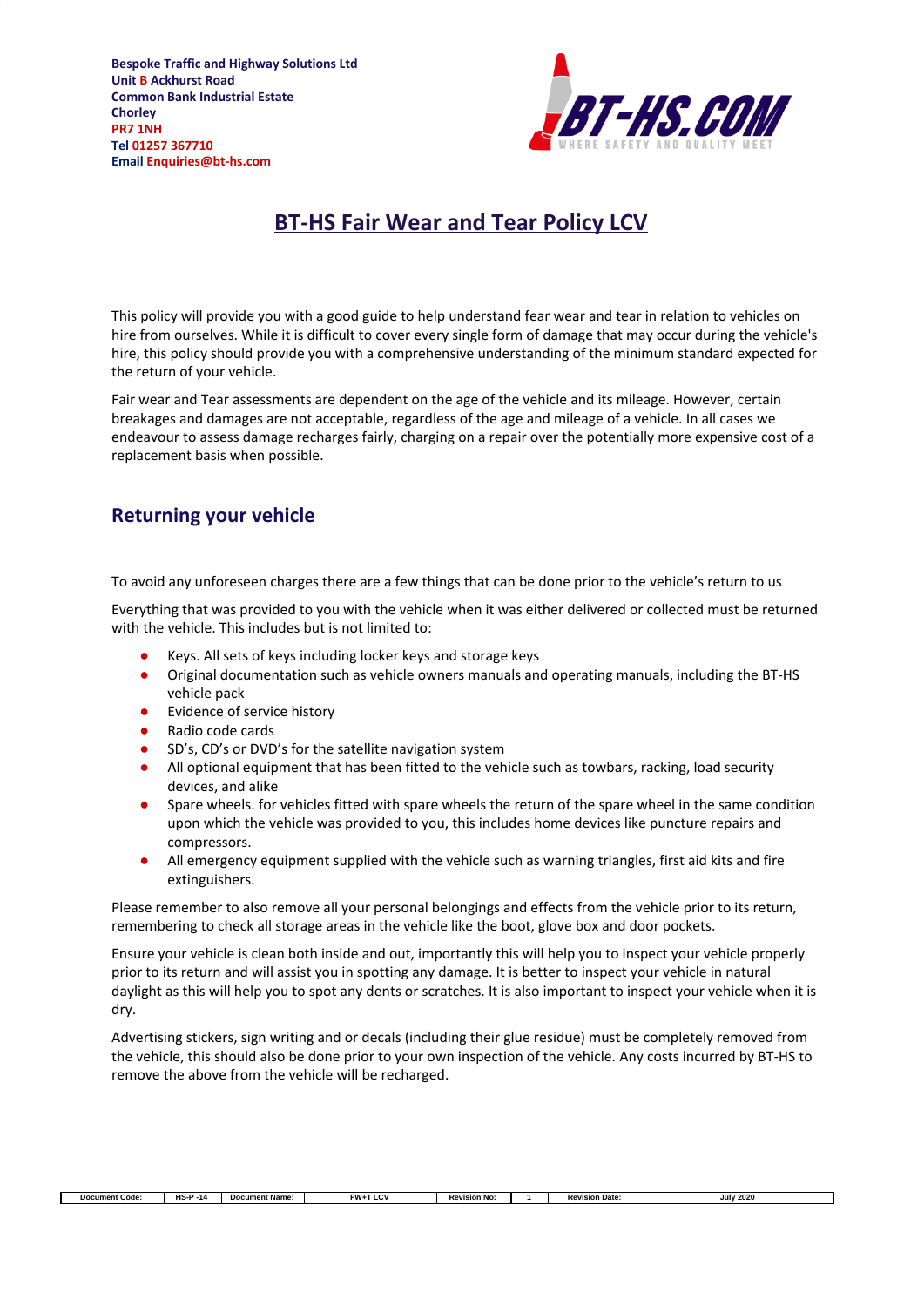

٦

## **Vehicle Loading Area**

| Acceptable                                                                 | Unacceptable                                         |
|----------------------------------------------------------------------------|------------------------------------------------------|
| Chips and scratches up to 10cm if they can be                              | Scratches that will polish out but are larger than   |
| removed by mechanical polishing                                            | 10cm                                                 |
| Scuffs and abrasions up to 2cm, provided they can                          | Scuffs and abrasions that are not possible to remove |
| be removed by mechanical polishing                                         | with mechanical polishing                            |
| Dents up to 2cm, only one per panel                                        | More than two dents per panel                        |
| Stone chipping over less than 25% of the surface<br>area with no corrosion | Stone chipping more than 25% of the panel area       |
| Chips that have been correctly touched up prior to                         | Incorrect paint repair work, paint discoloration due |
| corrosion development                                                      | to chemical application or corrosion                 |

### **Exterior Sills and Doors**

Г

| Acceptable                                                                                                                                  | Unacceptable                                                                                                                         |
|---------------------------------------------------------------------------------------------------------------------------------------------|--------------------------------------------------------------------------------------------------------------------------------------|
| Scratches, scuffs and or abrasions on sils of the<br>loading compartments, providing that this has not<br>affected the function of the sill | Any damage that has deformed the sill                                                                                                |
| Abrasions on the sills of back or side doors of the<br>loading compartments providing the function of the<br>doors is not affected.         | Any scuffing, scratches or abrasions on the sills of<br>the loading compartment affecting the function of<br>the bumpers and lights. |
|                                                                                                                                             | Damaged door seals                                                                                                                   |

**Document Code: HS-P -14 Document Name: FW+T LCV Revision No: 1 Revision Date: July 2020**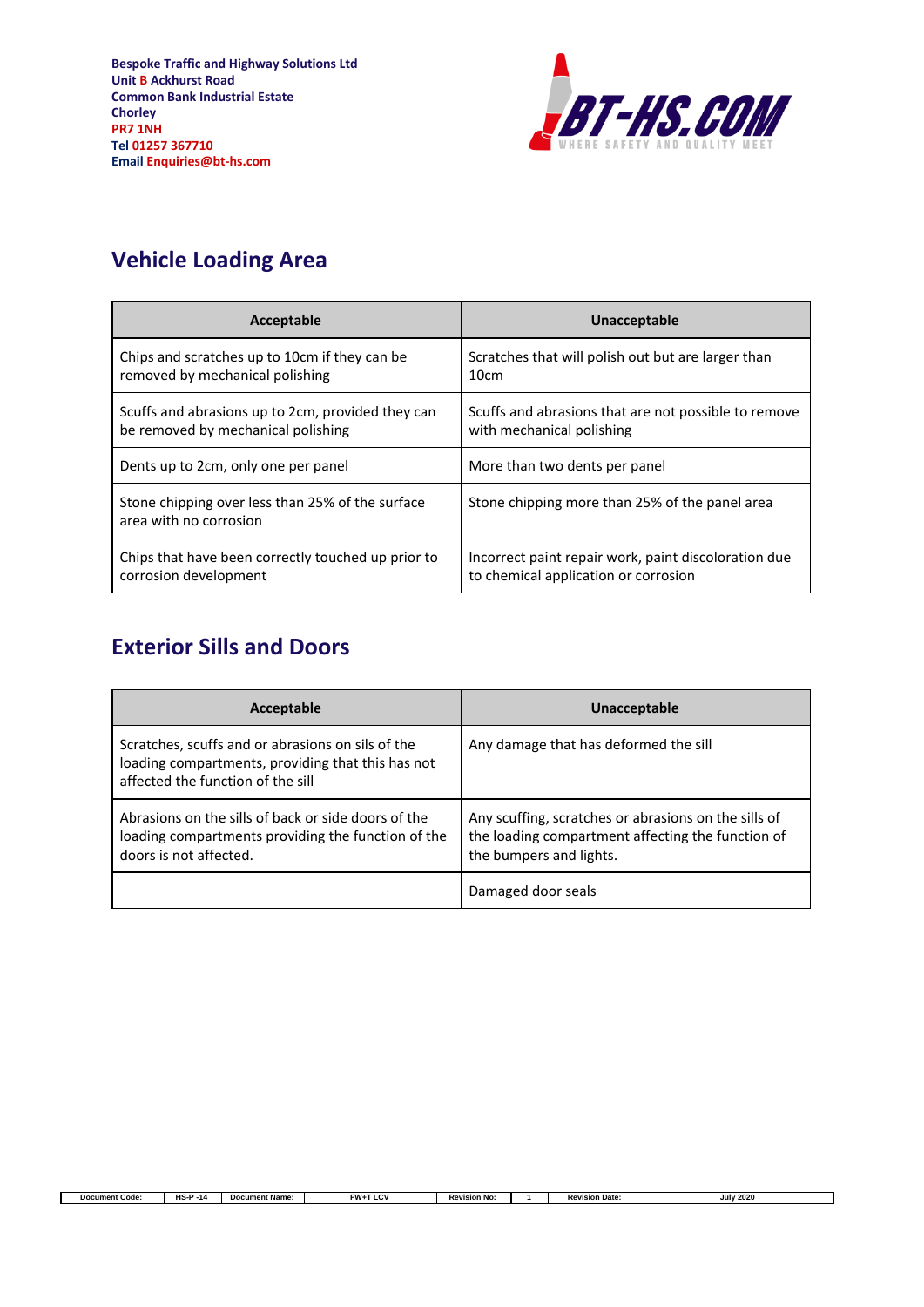

# **Vehicle Body and Paint**

| Acceptable                                                                                             | Unacceptable                                                                           |
|--------------------------------------------------------------------------------------------------------|----------------------------------------------------------------------------------------|
| Scratches, scuffs and or abrasions up to 10cm which<br>may be removed by mechanical polishing          | Scratches and abrasions that are more than 10cm                                        |
| Dents of up to 2cm so long as there is no more than<br>one per panel.                                  | Any stone chips, scratches and abrasions that can<br>not be mechanically polished out. |
| Small stone chipping areas without corrosion so long<br>as the area is not more than 25% of the panel. | Dents larger than 2cm or more than one dent per<br>panel.                              |
| Chips that have been correctly touched up without<br>any corrosion development                         | Corrosion development on any damaged panel                                             |
|                                                                                                        | Incorrect repair work, including paint work showing<br>incorrect colour.               |
|                                                                                                        | Stone chipping over more than 25% of one panel                                         |
|                                                                                                        | Paint discolouration due to external impacts,<br>including signwriting                 |

### **Exterior Grill and Bumpers**

| Acceptable                                                                                    | Unacceptable                                                                                        |
|-----------------------------------------------------------------------------------------------|-----------------------------------------------------------------------------------------------------|
| Scratches, scuffs and or abrasions up to 10cm which<br>may be removed by mechanical polishing | Broken, cracked or deformed girls and bumpers                                                       |
| For any textured or non painted bumpers, scuffing<br>or scratches up to 10cm are acceptable.  | Chips or scratches or abrasions that are more than<br>10cm                                          |
| Dents up to 2cm with no more than one per panel                                               | Any chips, scratches or scuffs on painted bumpers<br>that cannot be removed by mechanical polishing |
| Discolour due to external impacts i.e weather                                                 | Dents larger than 2cm                                                                               |
|                                                                                               | More than 2 dents per panel                                                                         |
|                                                                                               | Damage due to chemical exposure.                                                                    |

٦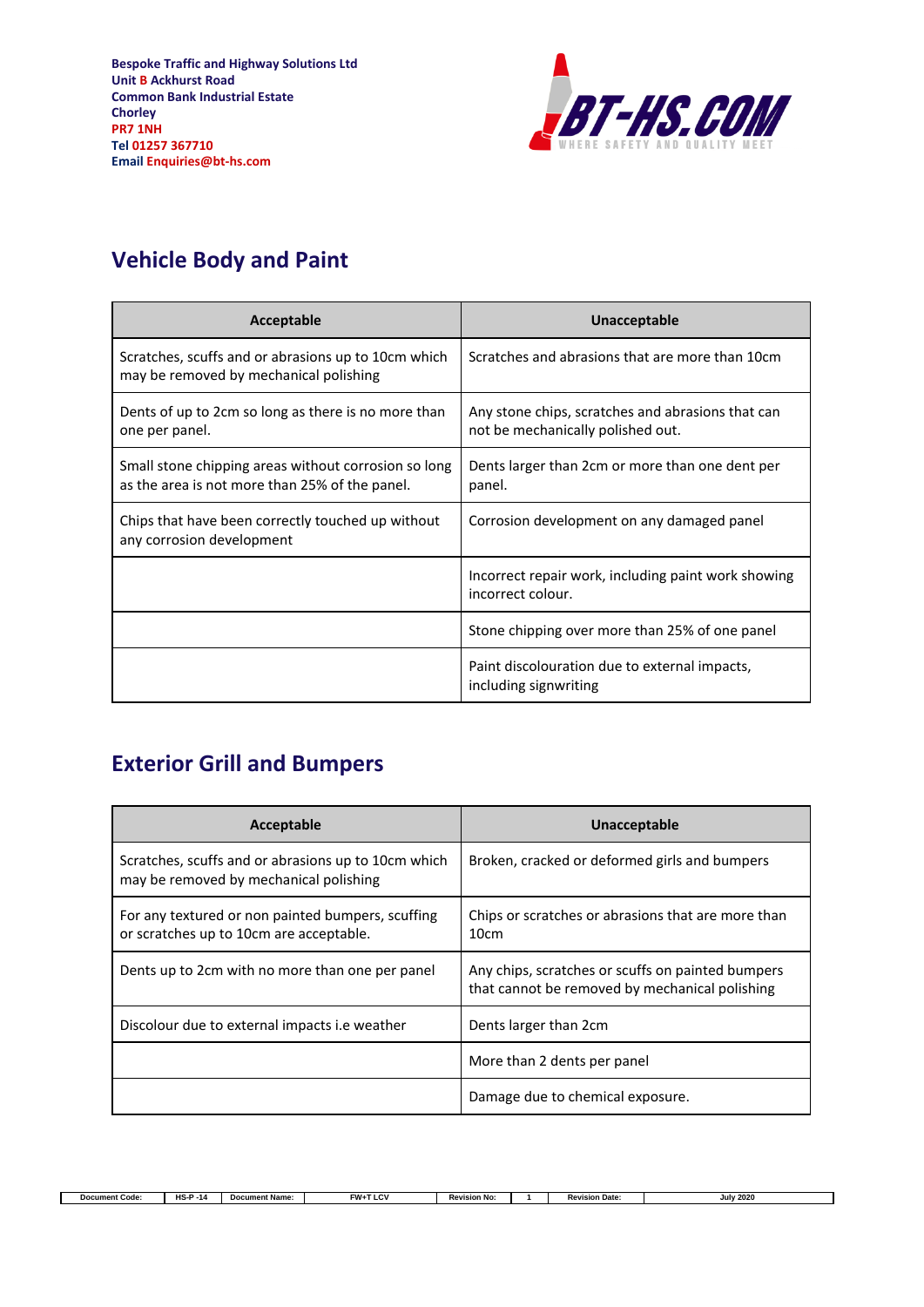

٦

## **Tyre Wear and Wheel Rims**

| Acceptable                                                            | Unacceptable                                                                        |
|-----------------------------------------------------------------------|-------------------------------------------------------------------------------------|
| Tyres with a minimum of 1.6mm tread                                   | Scratches scuffs or abrasions larger than 10cm                                      |
| One scratch or abrasion on the wheel trim, alloy or<br>rim up to 10cm | Deformed Tyres, Damage to side walls or treads,<br>bulges, cracks, or cuts to tyres |
|                                                                       | Tyres penetrated with foreign objects                                               |
|                                                                       | Broken or deformed wheel, or wheel trim                                             |
|                                                                       | Incorrect like for like tyre replacement                                            |

# **Glazing and Lights**

Г

| Acceptable                                                                                                                  | Unacceptable                                                                   |
|-----------------------------------------------------------------------------------------------------------------------------|--------------------------------------------------------------------------------|
| Stone chipping on the windscreen no larger than<br>1cm and not in the a zone.                                               | Broken glass or lights                                                         |
| Stone chipping on the surface of any lights or<br>indicators not breaking the glass or harming the<br>function of the light | Cracks or chips in the lights which restrict the<br>function of the lights     |
|                                                                                                                             | Self applied tints or strips                                                   |
|                                                                                                                             | Chips and or cracks larger than 1cm                                            |
|                                                                                                                             | Chips or cracks in the windscreen smaller than 1cm<br>if located in the a zone |